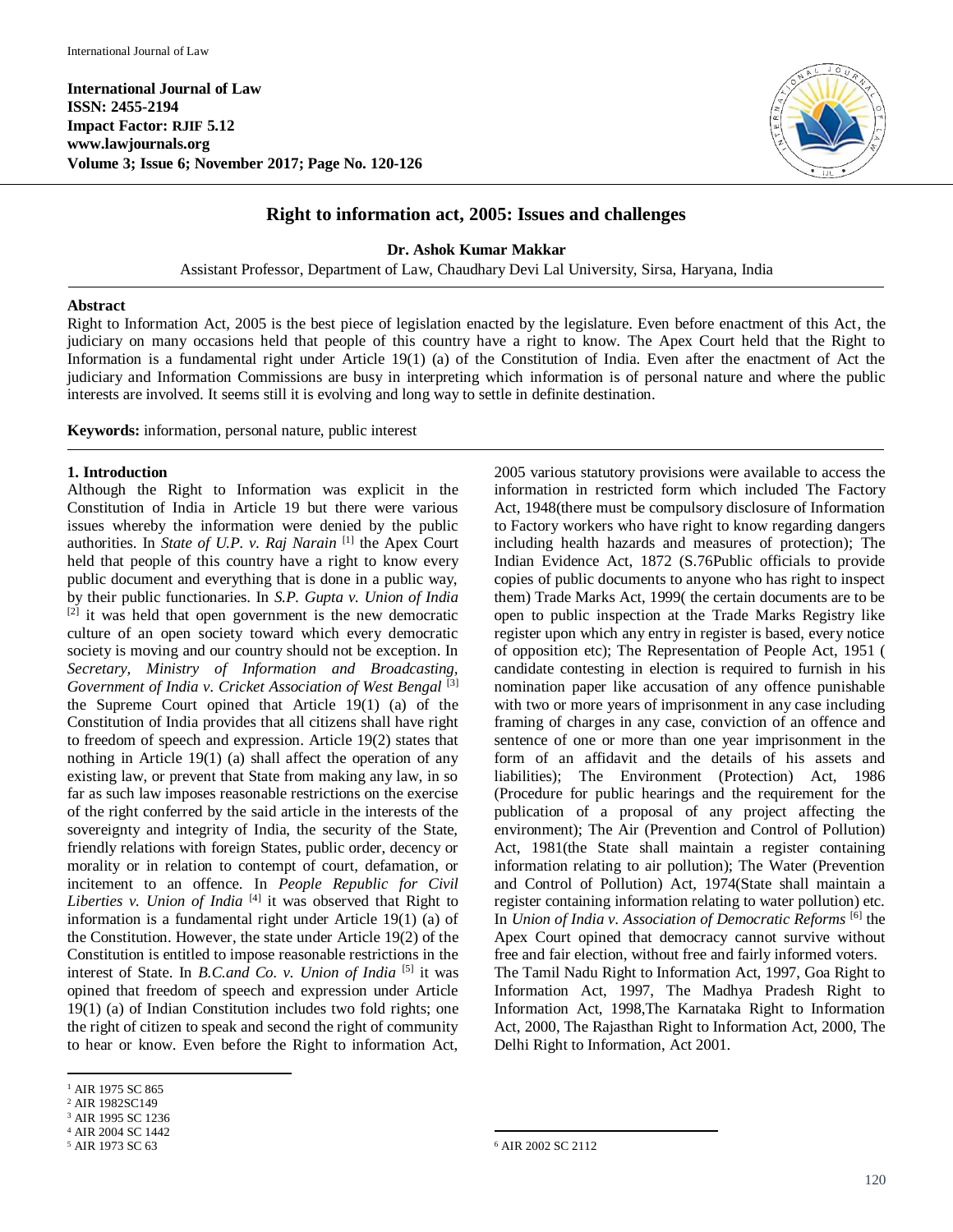In 2004, the efforts of National Advisory Council brought into existence the enactment of Right to information Bill, which was passed by parliament in 2005 and came into force in October 12, 2005.

### **2. Judicial Trends**

In *Tamil Nadu Road Development Co. Limited v. Tamil Nadu Information Commissioner* [7] it was held by Citizen's right to know emanates from citizen's right to freedom of speech and expression, which is a fundamental right under Article 19(1) (a) of the Constitution. RTI Act which has been enacted to give effect to right to know which is one of the basic human rights in today's world, must receive a purposive and broad interpretation.

#### **2.1 No need to give purpose/reasons for seeking information**

In *Usha Devi v. Central Public Information Officer, NABARD* [8] held that the Information Officer had no right to enquire from the complainant about his intention or purpose. Therefore, where any application is given under this Act, applicant is neither required to give reasons for demanding information nor he can be compelled to give reasons. In Surupsingh H. Naik v. State of Maharashtra<sup>[9]</sup> the Bombay High Court reiterated that the reasons for the information sought by the respondent need not be given. Section 6(2) of the Act does not require the applicant to give any reasons for requesting the information. In *Board of Management of Bombay Properties of the Indian Institute of Science, Mumbai v. Central Information Commission, New Delhi* [10] it was held by the Bombay High Court that *locus standi* or the intention of the applicant cannot be questioned and the public authority is required to furnish all the information sought by him except what has been exempted under section 8 therein.

### **2.2 Answer sheets of Examinee**

In, *Central Board of Secondary Education v. Aditya Bandopadhyay* [11] it was held that an examining body does not hold the evaluated answer books in a fiduciary relationship. Further, no other exemption under section 8 is available in respect of evaluated answer books; hence, the examining bodies must permit inspection sought by the examinees.

The information as to the names or particulars of the examiners/co-ordinators/scrutinisers/head examiners therefore exempted from disclosure under Section 8(1)(g) of RTI Act, on the ground that if such information is disclosed, it may endanger their physical safety. Therefore, if the examinees are to be given access to evaluated answer books either by permitting inspection or by granting certified copies, such access will have to be given only to that part of answer book which does not contain any information or signature of the examiners/co-ordinators/scrutinisers/head examiners

<sup>9</sup> AIR 2007 Bom 121

 $\overline{a}$ 

exempted from disclosure under Section 8(1) (g) of the Right to Information Act, 2005.

In *Bihar School Examination Board v. Suresh Prasad Sinha* [12] the Apex Court said that answer sheet or any document containing personal information of third person is exempted under section 8(1) (e) and (j) of the Right to Information Act, 2005.

### **2.3 Personal Information not to serve public interest**

In *Girish Ramchandra Deshpande v. Central Information*  Commissioner and Others<sup>[13]</sup> the Supreme Court refused to order disclosure of the service related records of a civil servant such as copies of memos, charge sheet issued in disciplinary proceedings, immovable property returns, income tax returns, detail of investment made, detail of gift received etc on ground of protecting the officer's fundamental right to privacy. The performance of an employee/officer in an organization is primarily a matter between the employee and the employer and normally those aspects are governed by service rules which fall under the expression 'personal information' the disclosure of which has no relationship to any public activity or public interest. On the other hand, the disclosure of which would cause unwarranted invasion of privacy of that individual.

The details disclosed by a person in his income tax returns are 'personal information' which stand exempted from disclosure under clause (j) of Section 8(1) of the Right to Information Act, 2005, unless involves a larger public interest and the CPIO/SPIO or the Appellate Authority is satisfied that the larger public interest justifies the disclosure of such information.

In *H.E. Rajashekarappa v. State Public Information Officer*  and Under Secretary to Government, Banglore<sup>[14]</sup> the High Court observed that the object of the Act is to provide right to information to citizen so that they can secure access to information under the control of public authorities so as to promote transparency and accountability in the working of every public authority................However, information under section 2(f) of the Act does not cover the personal information of the officials of the pubic authority. The intention of the legislation is to provide right to information to a citizen relating to public affairs of the public authority. Therefore, the respondent had no right under the Act to seek personal information of the petitioner.

#### **2.4 Economic Interests and RTI**

In *Reserve Bank of India v. Jayantilal N. Mistry* [15] it was observed that when it comes to national economic interest, disclosure of information about currency or exchange rates, interest rates, interest rates, taxes, the regulation or supervision of banking, insurance and other financial institutions, proposals for expenditure or borrowing and foreign investment could in some cases harm the national

<sup>7</sup> AIR 2009 (NOC) 542 (Mad.)

<sup>8</sup> CIC/PB/C/2009/00541-SM (18.09.2009)

<sup>10</sup> AIR 2011 Bom 57

<sup>11</sup> 2011 STPL (Web) 685 SC 1

 $\overline{a}$ <sup>12</sup> (2009) 8 SCC 483

<sup>13</sup> (2013) 1 SCC 212

<sup>14</sup> AIR 2009 Karn. 9

<sup>15</sup> Transferred Case (Civil) no 91 of 2015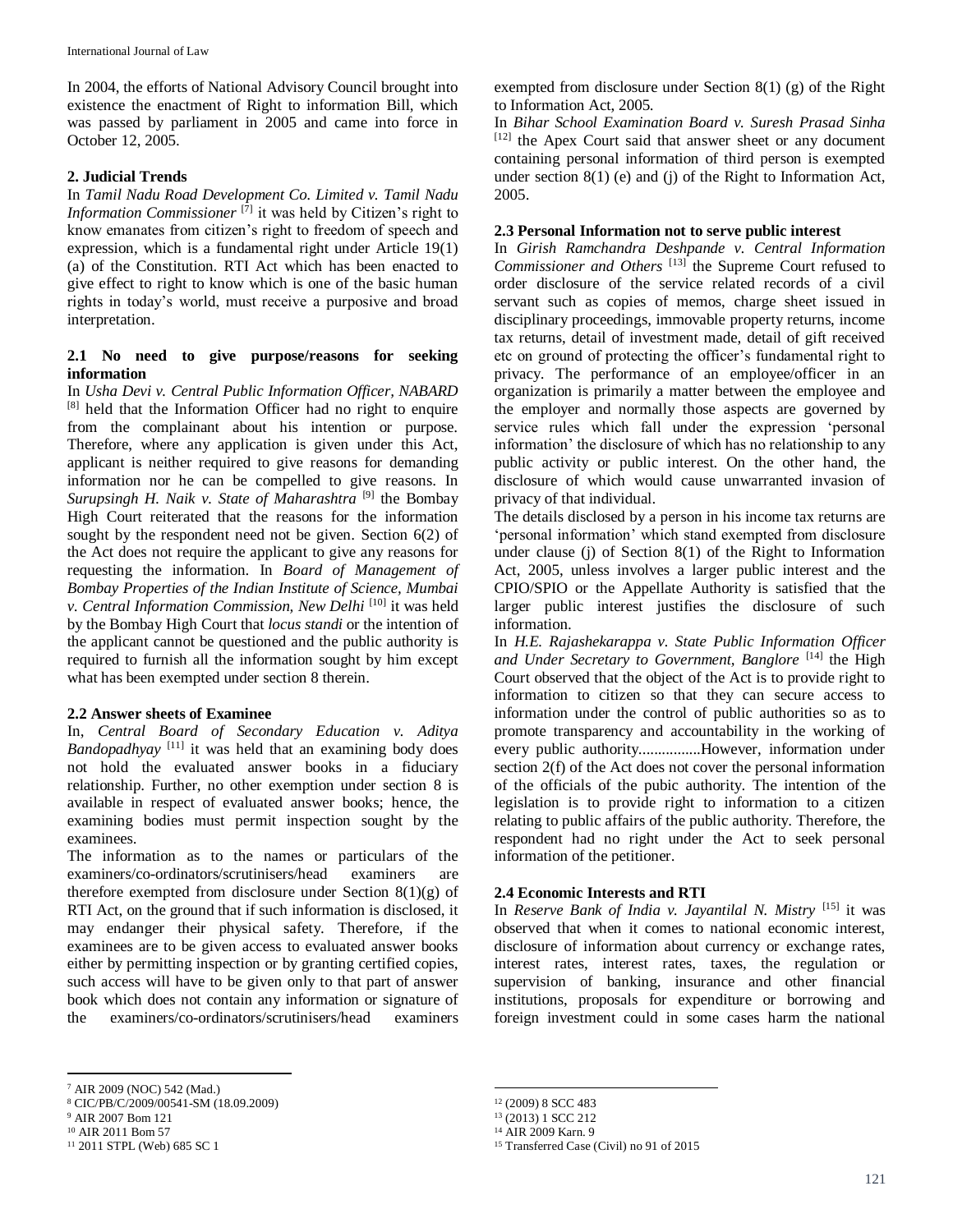economy, particularly if released prematurely. However, lower level economic and financial information, like contracts and departmental budgets should not be withheld under this exemption. This makes it necessary to think when or at what stage an information is to be provided i.e. the appropriate time of providing the information which will depend on nature of information sought for and the consequences it will lead to after coming in public domain.

### **2.5 Misuse of RTI Act, 2005**

In *Divakar S. Natarajan v. The State Information Commissioner* [16] it was opined that the Act is an effective device which, if utilized judiciously and properly would help the citizens to become more informed and would lead to more transparency and accountability. What is more important is that the applicant is not required to disclose the reason as to why he wants the information. However, indiscriminate efforts to serve would only put enormous pressure on the limited human resources that are available. Diversion of such resources, for this task would obviously, be at the cost of ordinary functioning. Therefore the provisions under this Act must be used judiciously and properly.

In *Shobhit Bansal v. Hindustan Petroleum Corporation Ltd* [17] held that if application is fictitious using fake name and address and impersonation, the same is not maintainable because it would defeat the purpose of this Act.

In *Rishipal Singh Tomar v. Directorate of Education*<sup>[18]</sup> application to harass the public authority is not be entertained as it amount to misuse of RTI. The appellant demanded copy of SC certificate, by whom it was issued and in which State it was issued, educational qualification etc The Commission observed that the appellant is misusing the RTI to settle his personal scores against the school and the teachers. RTI is not a rendezvous for charge sheeted, penalized and irresponsible teachers.............If any further harassment is done by the appellant, the school authorities or the teachers can approach the legal consultants to initiate proper civil/criminal proceedings against him.

The Central Information Commission further held that appellant is a cantankerous misuse of RTI, does not deserve any sympathy or information as there no public interest. The Appellant is wrecking vengeance against the authority and officers for taking stern action against his misconduct. He is hereby criticised for misuse of RTI. The public authority can reject his RTI application about inquiry and inquiry officers as that would impede the entire process of inquiry.

The RTI Act is one of the finest legislations we have had in India as on date. RTI Act should be amended if at all, in such a manner that it proves even more beneficial to the common man. It was amazing to acknowledge that all politicians whether ruling or in opposition advocated an amendment but they were rapid to sense the public mood and ruled out any dilution in the Law.

 $\overline{a}$ 

## **3. Recommendations of the Second Administrative Reforms Commission**

The Second Administrative Reforms Commission in 2008 recommended the following amendments to strengthen the Right to Information:

- 1. The Official Secrets Act: The Official Secrets Act, 1923 should be repealed, and substituted by a chapter in the National Security Act, containing provisions relating to official secrets. 'Official Secret' means any information the disclosure of which is likely to prejudicially affect the sovereignty and integrity of India, the security of State, friendly relations with foreign states, economic, commercial, scientific and technological matters relating to national security and includes: any secret code, password, sketch plan, model, article, note or document in relation to a prohibited place."
- 2. Governmental Privilege in Evidence: Section 123 of the Indian Evidence Act, 1872 should be amended to read as follows:
	- i) Subject to the provisions of this section, no one shall be permitted to give any evidence derived from official records which are exempt from public disclosure under the RTI Act, 2005.
	- ii) Where he withholds such permission, he shall make an affidavit containing a statement to that effect and setting forth his reasons therefore.
	- iii) Where such officer has withheld permission for the giving of such evidence, the Court, after considering the affidavit or further affidavit, and if it so thinks fit, after examining such officer or, in appropriate cases, the Minister, orally shall issue a summons for the production of the unpublished official records concerned, if such summons has not already been issued shall inspect the records in chambers; and shall determine the question whether the giving of such evidence would or would not be injurious to public interest, recording its reasons therefore.
	- iv) Where, under sub-section (3), the Court decides that the giving of such evidence would not be injurious to public interest; the provisions of subsection (1) shall not apply to such evidence. Provided that in respect of information classified as Top Secret for reasons of national security, only the High Court shall have the power to order production of the records."

Section 124 of the Indian Evidence Act will become redundant on account of the above and will have to be repealed.

Accordingly, the following will have to be inserted at the appropriate place in the Code of Civil Procedure, 1908 and the Code of Criminal Procedure, 1973:

"Any person aggrieved by the decision of any Court subordinate to the High Court rejecting a claim for privilege made under section 123 of the Indian Evidence Act, 1872 shall have a right to appeal to the High Court against such decision, and such appeal may be filed notwithstanding the fact that the proceeding in which the decision was pronounced by the Court is still pending."

3. The Oath of Secrecy: As an affirmation of the importance of transparency in public affairs, Ministers on assumption of office may take an oath of transparency along with the

<sup>16</sup> AIR 2009 (NOC) 1362 (AP)

<sup>17</sup> CIC/MA/A/2007/00029

<sup>18</sup> CIC/SA/A/2014/001474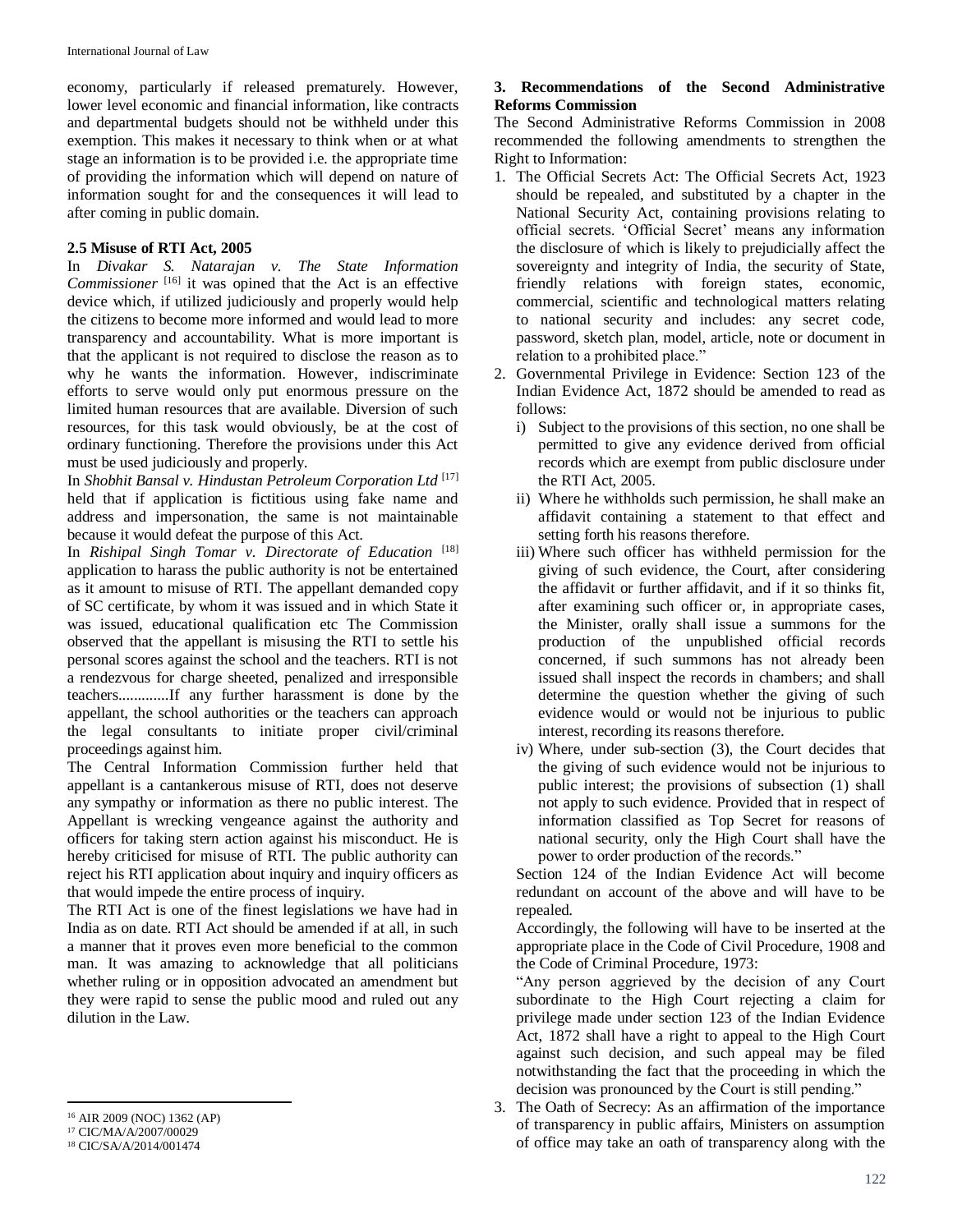oath of office and the requirement of administering the oath of secrecy should be dispensed with. Articles 75(4) and 164 (3), and the Third Schedule of the Constitution of India should be suitably amended and safeguard against disclosure of information against the national interest may be provided through written undertaking by incorporation of a clause in the national security law dealing with official secrets.

- 4. Exempted organizations: The Armed Forces should be included in the Second Schedule of the Act. The Second Schedule of the Act may be reviewed periodically. All organizations listed in the Second Schedule have to appoint Public Information Officers. Appeals against orders of Public Information Officers should lie direct with Central Information Commissioners/State Information Commissioners. This provision can be made by way of removal of difficulties under section 30 of the RTI Act.
- 5. The Central Civil Services (Conduct) Rules : Civil Services Rules of all States may be reworded on the following lines: "Communication of Official Information: Every Government servant shall, in performance of his duties in good faith, communicate to a member of public or any organisation full and accurate information, which can be disclosed under the Right to Information Act, 2005. Nothing in this rule shall be construed as permitting communication of classified information in an unauthorised manner or for improper gains to a Government servant or others."
- 6. The Manual of Office Procedure : Para 116 of the Manual of Office Procedure needs to be reworded as follows: "Communication of Official Information: Every Government Servant shall, in performance of his duties in good faith, communicate to a member of public or any organization full and accurate information, which can be disclosed under the Right to Information Act. (Nothing stated above shall be construed as permitting communication of classified information in an unauthorized manner or for improper gains to a Government Servant or others)." Para 118 (1) should be deleted. The State Governments may be advised to carry out similar amendments in their Manuals, if such provisions exist therein.
- 7. Classification of Information: The Government of India should amend the Manual of Departmental Security Instructions in the following manner:
	- i) Information Deserving Classification: It would be advisable for each Ministry/Department to identify the information which deserves to be given a security classification. Ordinarily, only such information should be given a security classification which would qualify for exemption from disclosure under the Right to Information Act, 2005.

The Classification of documents should be done as per the following guidelines:-

| Sl. No | Section of the RTI Act to which            |                         |
|--------|--------------------------------------------|-------------------------|
|        | <b>Classification information pertains</b> |                         |
| 1      | 8(1)(a)                                    | <b>Top Secret</b>       |
| 2      | 8(1)(b)                                    | Confidential            |
| 3      | 8(1)(c)                                    | Confidential            |
| 4      | 8(1)(d)                                    | Secret                  |
| 5      | 8(1)(e)                                    | Confidential            |
| 6      | 8(1)(f)                                    | Secret                  |
| 7      | 8(1)(g)                                    | Top Secret/Secret       |
| 8      | 8(1)(h)                                    | Secret/Confidential     |
| 9      | 8(1)(i)                                    | Confidential            |
| 10     | 8(1)(i)                                    | Confidential/restricted |
|        | Q                                          | Confidential/restricted |

The above mentioned classification should be generally followed. It is quite possible that information may be covered by more than one exemption; in that case the information should be given the classification of the higher category. Also if it is felt by the competent authority that circumstances of a case demand a higher classification than what is indicated above, then the same may be done by an authority, which is empowered to give such a classification. Provision should be made to include annual confidential reports of officers and examination question papers and related matters in the exemptions under the RTI Act, 2005. This may be done by way of removal of difficulties under Section 30 of the Act.

ii) Upgrading and Downgrading: Documents once classified as "Top Secret" or "Secret", should remain so classified as long as required but not exceeding 30 years. Documents classified as confidential and restricted should remain so for a period not exceeding 10 years. However, the competent classifying officer may, for reasons to be recorded in writing, Recommendations authorise continued classification beyond the period prescribed above if information, the disclosure of which would cause damage to national security or national interest. A recipient officer of appropriate rank in a Ministry or Department may upgrade the security classification of a document received from outside, but this raised classification will be limited only to the Ministry or Department. He will, however, have no authority to downgrade the security classification of a document received, without the concurrence of the originator. Within the same Department, an officer superior to the originator would have the authority to downgrade or upgrade the classification.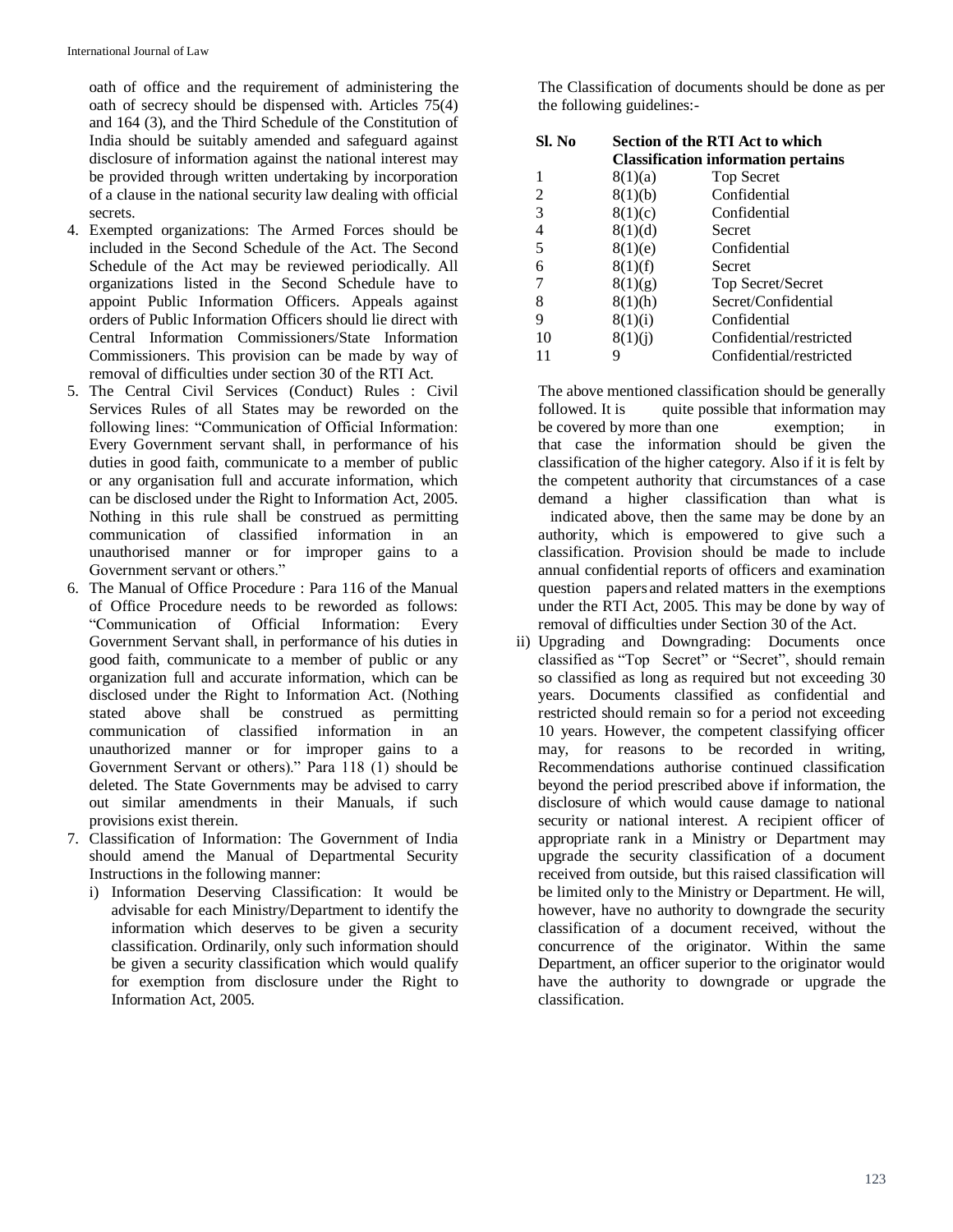iii) Officer Authorised to Accord the Grading:

Top Secret Not below Joint Secretary Secret Not below Deputy Secretary Confidential Not below Under Secretary

The State Governments may authorise officers of equivalent rank to accord the grading.

- 8. Building Institutions: Section 12 of the RTI Act may be amended to constitute the Selection Committee of CIC with the Prime Minister, Leader of the Opposition and the Chief Justice of India. Section 15 may be similarly amended to constitute the Selection Committee at the State level with the Chief Minister, Leader of the Opposition and the Chief Justice of the High Court. The Government of India should ensure the constitution of SICs in all States within 3 months. The CIC should establish 4 regional offices of CIC with a Commissioner heading each. Similarly regional offices of SICs should be established in larger States. At least half of the members of the Information Commissions should be drawn from non civil services background. Such a provision may be made in the Rules under the Act, by the Union Government, applicable to both CIC and SICs.
- 9. Designating Information Officers and Appellate Authorities
	- a) All Ministries/ Departments/Agencies/Offices with more than one Public Information Officers have to designate a nodal Assistant Public Information Officer with the authority to receive requests for information on behalf of all PIOs. Such a provision should be incorporated in the Rules by appropriate governments.
	- b) Public Information Officers in Central Secretariats should be of the level of at least Deputy Secretary /Director. In State Secretariats officers of similar rank should be notified as Public Information Officers. In all subordinate agencies and departments officers sufficiently senior in rank and yet accessible to public may be designated as Public Information Officers.
	- c) All public authorities may be advised by the Government of India that along with the Public Information Officers they should also designate the appellate authority and publish both, together.
	- d) The designation and notification of Appellate Authorities for each public authority may be made either under Rules or by invoking Section 30 of the Act.
- 10. Organising Information and Recordkeeping: Suo motu disclosures should also be available in the form of printed, priced publication in the official language, revised periodically (at least once a year). Such a publication should be available for reference, free of charge. In respect of electronic disclosures, National Information Commission should provide a single portal through which disclosures of all public authorities under appropriate governments could be accessed, to facilitate easy availability of information. Public Records Offices should be established as an independent authority in Government of India and all States within 6 months by integrating and restructuring the multiple agencies currently involved in

record keeping. This Office will be a repository of technical and professional expertise in management of public records. It will be responsible for supervision, monitoring, control and inspection of record keeping in all public offices. Public Records Office would function under the overall supervision and guidance of Central Information Commission/State Information Commission. As a onetime measure, Government of India should earmark 1% of the funds of all Flagship Programmes for a period of five years for updating records, improving infrastructure, creating manuals and establishing the Public Records Offices. (An amount not exceeding 25% of this should be utilized for awareness generation.) As a onetime measure, Government of India may create a Land Records Modernisation Fund for survey and updating of all land records. The quantum of assistance for each State would be based on an assessment of the field situation. All organizations, which have jurisdiction over an area equal to or exceeding a district, should be funded and required to complete the process of digitization by the end of 2009. All sub-district level organizations should complete this task by the end of 2011. The controlling Ministries / Departments at Union and State level should lay down a detailed road map for this purpose with well-defined milestones within 6 months, so that this could be implemented as a priority item in the Eleventh Five Year Plan.

- 11. **Capacity Building and Awareness Generation:** Training programmes should not be confined to merely PIOs and APIOs. All government functionaries should be imparted at least one day training on Right to Information within a year. These training programmes have to be organized in a decentralized manner in every block. A cascading model could be adopted with a batch of master trainers in each district. In all general or specialized training programmes, of more than 3 days duration, a half-day module on Right to Information should be compulsory. Awareness campaigns should be entrusted to credible non profit organizations at the State level. They should design a multi media campaign best suited to the needs, in the local language. Appropriate governments should bring out guides and comprehensible information material within the prescribed time. The CIC and the SICs may issue guidelines for the benefit of public authorities and public officials in particular and public in general about key concepts in the Act and approach to be taken in response to information requests on the lines of the Awareness Guidance Series.
- 12. Monitoring Mechanism: The CIC and the SICs may be entrusted with the task of monitoring effective implementation of Right to Information Act in all public authorities. (An appropriate provision could be made under Section 30 by way of removal of difficulties). As a large number of Public Authorities exist at regional, state, district and sub district level, a nodal officer should be identified wherever necessary by the appropriate monitoring authority (CIC/SIC) to monitor implementation of the Act. Each public authority should be responsible for compliance of provisions of the Act in its own office as well as that of the subordinate public authorities. A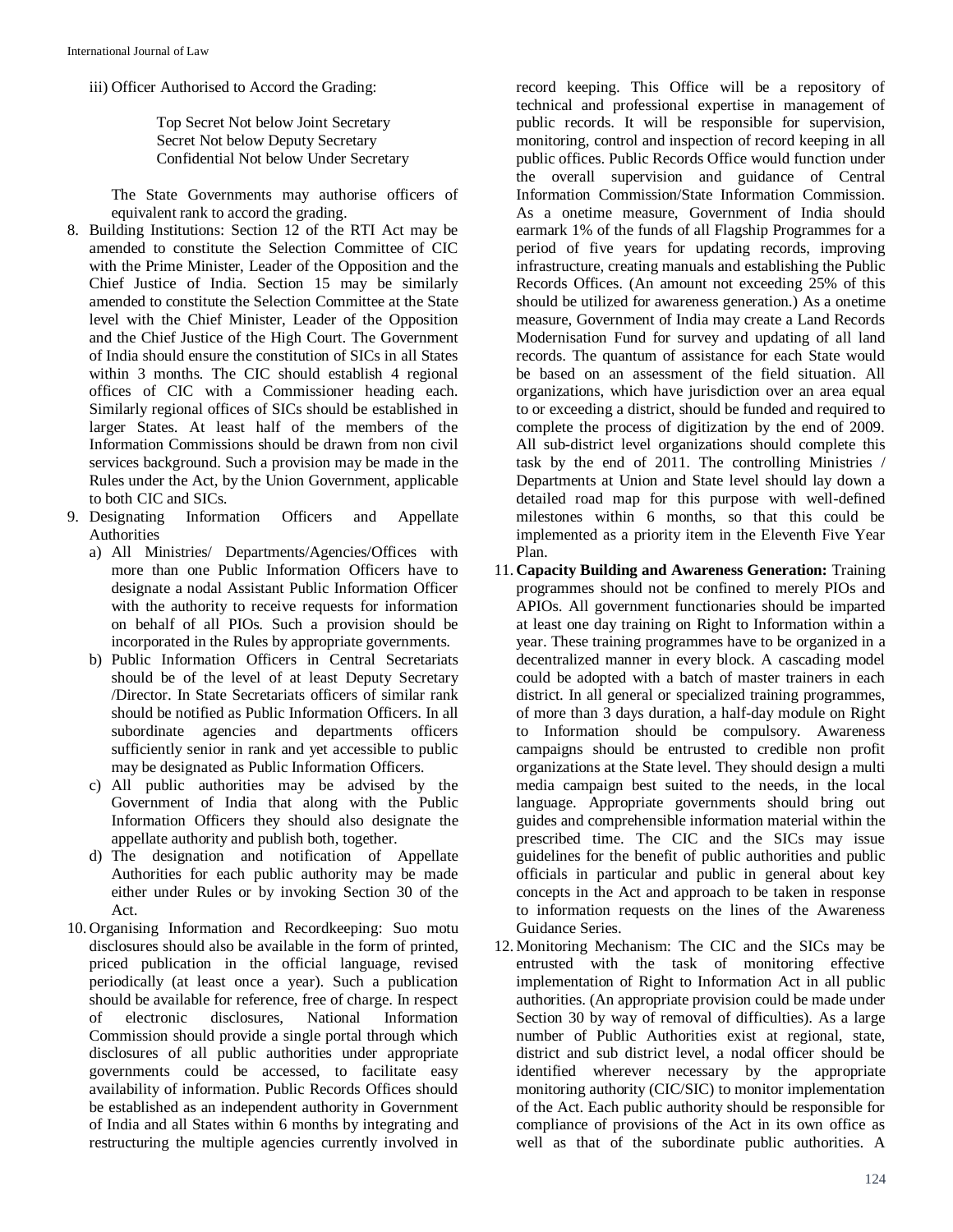National Coordination Committee (NCC) may be set up under the chairpersonship of the Chief Information Commissioner with the nodal Union Ministry, the SICs and representatives of States as members. A provision to this effect may be made under Section 30 of the Act by way of removing difficulties. The National Coordination Committee would serve as a national platform for effective implementation of the Act, document and disseminate best practices in India and elsewhere, monitor the creation and functioning of the national portal for Right to Information, review the Rules and Executive orders issued by the appropriate governments under the Act, carry out impact evaluation of the implementation of the Act and perform such other relevant functions as may be deemed necessary.

- 13. Facilitating Access: In addition to the existing modes of payment, appropriate governments should amend the Rules to include payment through postal orders. States may be required to frame Rules regarding application fee which are in harmony with the Central Rules. It needs to be ensured that the fee itself does not become a disincentive. Appropriate governments may restructure the fees (including additional fees) in multiples of Rs 5. {e.g. instead of prescribing a fee of Rs. 2 per additional page it may be desirable to have a fee of Rs. 5 for every 3 pages or part thereof}. State Governments may issue appropriate stamps in suitable denominations as a mode of payment of fees. Such stamps would be used for making applications before public authorities coming within the purview of State Governments. As all the post offices in the country have already been authorized to function as APIOs on behalf of Union Ministries/Departments, they may also be authorized to collect the fees in cash and forward a receipt along with the application.
- 14.Inventory of Public Authorities: At the Government of India level the Department of Personnel and Training has been identified as the nodal department for implementation of the RTI Act. This nodal department should have a complete list of all Union Ministries/Departments which function as public authorities. Each Union Ministry/Department should also have an exhaustive list of all public authorities, which come within its purview. The public authorities coming under each ministry/ department should be classified into constitutional bodies, line agencies, statutory bodies, public sector undertakings, bodies created under executive orders, bodies owned, controlled or substantially financed, and NGOs substantially financed by government. Within each category an updated list of all public authorities has to be maintained. Each public authority should have the details of all public authorities subordinate to it at the immediately next level. This should continue till the last level is reached. All these details should be made available on the websites of the respective public authorities, in a hierarchical form. A similar system should also be adopted by the States.
- 15. Single Window Agency at District Level: A Single Window Agency should be set up in each District. This could be achieved by creating a cell in a district-level office, and designating an officer as the Assistant Public Information Officer for all public authorities served by the

Single Window Agency. The office of the District Collector/Deputy Commissioner or the Zilla Parishad is well suited for location of the cell. This should be completed by all States within 6 months.

- 16. Subordinate Field Offices and Public Authorities: The lowest office in any organization which has decision making power or is a custodian of records should be recognized as a public authority.
- 17. Application to Non Governmental Bodies: Organisations which perform functions of a public nature that are ordinarily performed by government or its agencies, and those which enjoy natural monopoly may be brought within the purview of the Act. Norms should be laid down that any institution or body that has received 50% of its annual operating costs, or a sum equal to or greater than Rs.1 crore during any of the preceding 3 years should be understood to have obtained 'substantial funding' from the government for the period and purpose of such funding. Any information which, if it were held by the government, would be subject to disclosure under the law, must remain subject to such disclosure even when it is transferred to a non-government body or institution. This could be achieved by way of removal of difficulties under section 30 of the Act.
- 18. Time Limit for Information beyond 20 Years: The stipulation of making available 20-year old records on request should be applicable only to those public records which need to be preserved for such a period. In respect of all other records, the period of availability will be limited to the period for which they should be preserved under the record keeping procedures. If any public authority intends to reduce the period upto which any category of record is to be kept, it shall do so after taking concurrence of the Public Records Office. These recommendations could be implemented by way of removal of difficulties under Section 30 of the Act.
- 19. Mechanism for Redressal of Public Grievances: States may be advised to set up independent public grievances redressal authorities to deal with complaints of delay, harassment or corruption. These authorities should work in close coordination with the SICs/District Single Window Agencies, and help citizens use information as a tool to fight against corruption and mis-governance, or for better services.
- 20. Frivolous and Vexatious Requests: Section 7 may be amended to insert sub section (10) as follows: "The PIO may refuse a request for information if the request is manifestly frivolous or vexatious. Provided that such a refusal shall be communicated within 15 days of receipt of application, with the prior approval of the appellate authority. Provided further that all such refusals shall stand transferred to Central Information Commission/State Information Commission, as the case may be and the Central Information Commission/ State Information Commission shall dispose the case as if it is an appeal under section 19(3) of the RTI Act". It may be provided that information can be denied if the work involved in processing the request would substantially and unreasonably divert the resources of the public body. Provided that such a refusal shall be communicated within